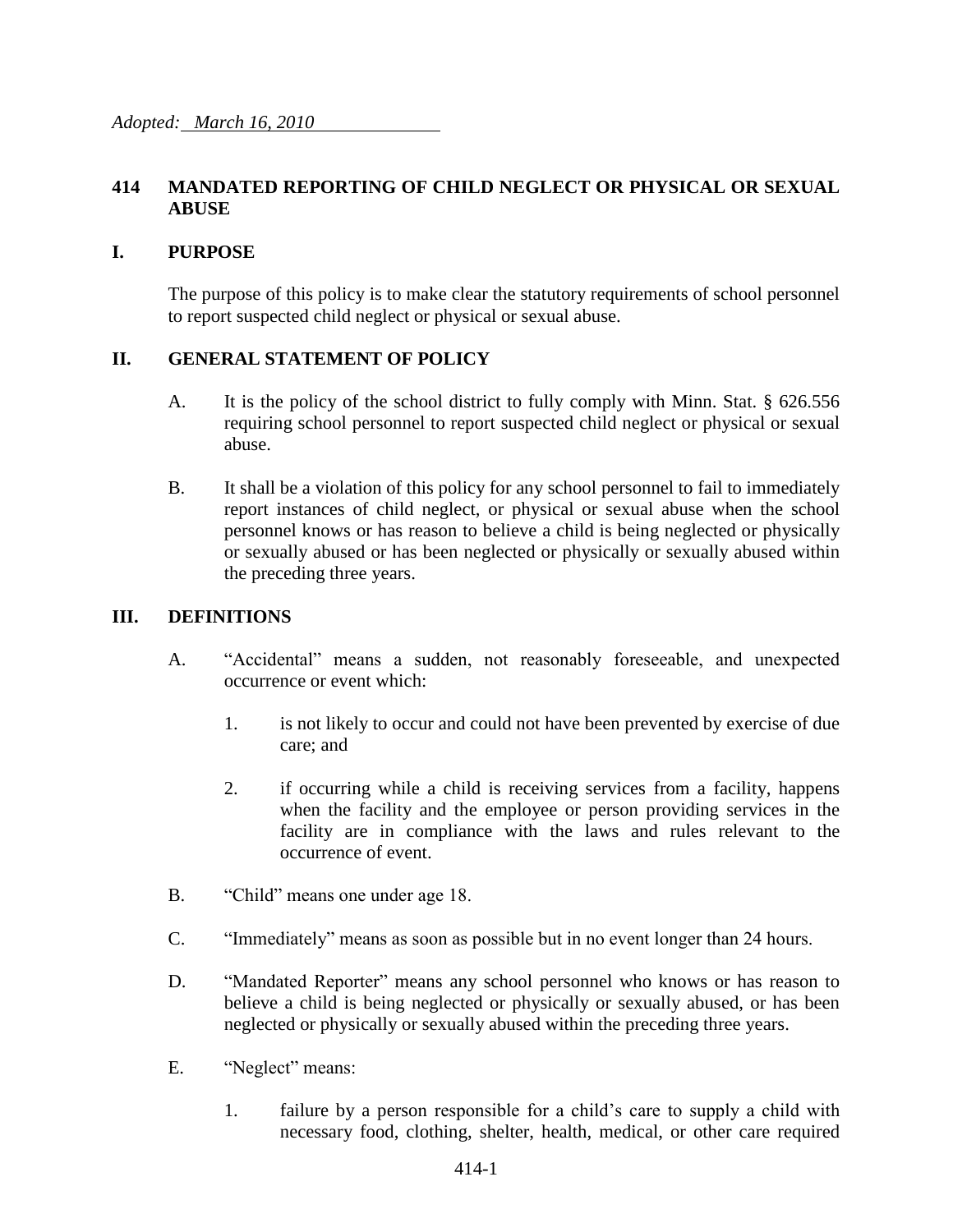for the child's physical or mental health when reasonably able to do so, including a growth delay, which may be referred to as a failure to thrive, that has been diagnosed by a physician and is due to parental neglect;

- 2. failure to protect a child from conditions or actions that seriously endanger the child's physical or mental health when reasonably able to do so;
- 3. failure to provide for necessary supervision or child care arrangements appropriate for a child after considering factors such as the child's age, mental ability, physical condition, length of absence, or environment, when the child is unable to care for his or her own basic needs or safety or the basic needs or safety of another child in his or her care;
- 4. failure to ensure that a child is educated in accordance with state law, which does not include a parent's refusal to provide his or her child with sympathomimetic medications;
- 5. prenatal exposure to a controlled substance used by the mother for a nonmedical purpose, as evidenced by withdrawal symptoms in the child at birth, results of a toxicology test performed on the mother at delivery or the child's birth, or medical effects or developmental delays during the child's first year of life that medically indicate prenatal exposure to a controlled substance;
- 6. medical neglect as defined by Minn. Stat. § 260C.007, Subd. 4, Clause (5);
- 7. chronic and severe use of alcohol or a controlled substance by a parent or person responsible for the care of the child that adversely affects the child's basic needs and safety; or
- 8. emotional harm from a pattern of behavior which contributes to impaired emotional functioning of the child which may be demonstrated by a substantial and observable effect in the child's behavior, emotional response, or cognition that is not within the normal range for the child's age and stage of development, with due regard to the child's culture.

Neglect does not include spiritual means or prayer for treatment or care of disease where the person responsible for the child's care in good faith has selected and depended on those means for treatment or care of disease, except where the lack of medical care may cause serious danger to the child's health.

F. "Physical Abuse" means any physical injury, mental injury, or threatened injury, inflicted by a person responsible for the child's care other than by accidental means; or any physical or mental injury that cannot reasonably be explained by the child's history of injuries or any aversive or deprivation procedures, or regulated interventions, that have not been authorized by Minn. Stat. § 121A.67 or § 245.825.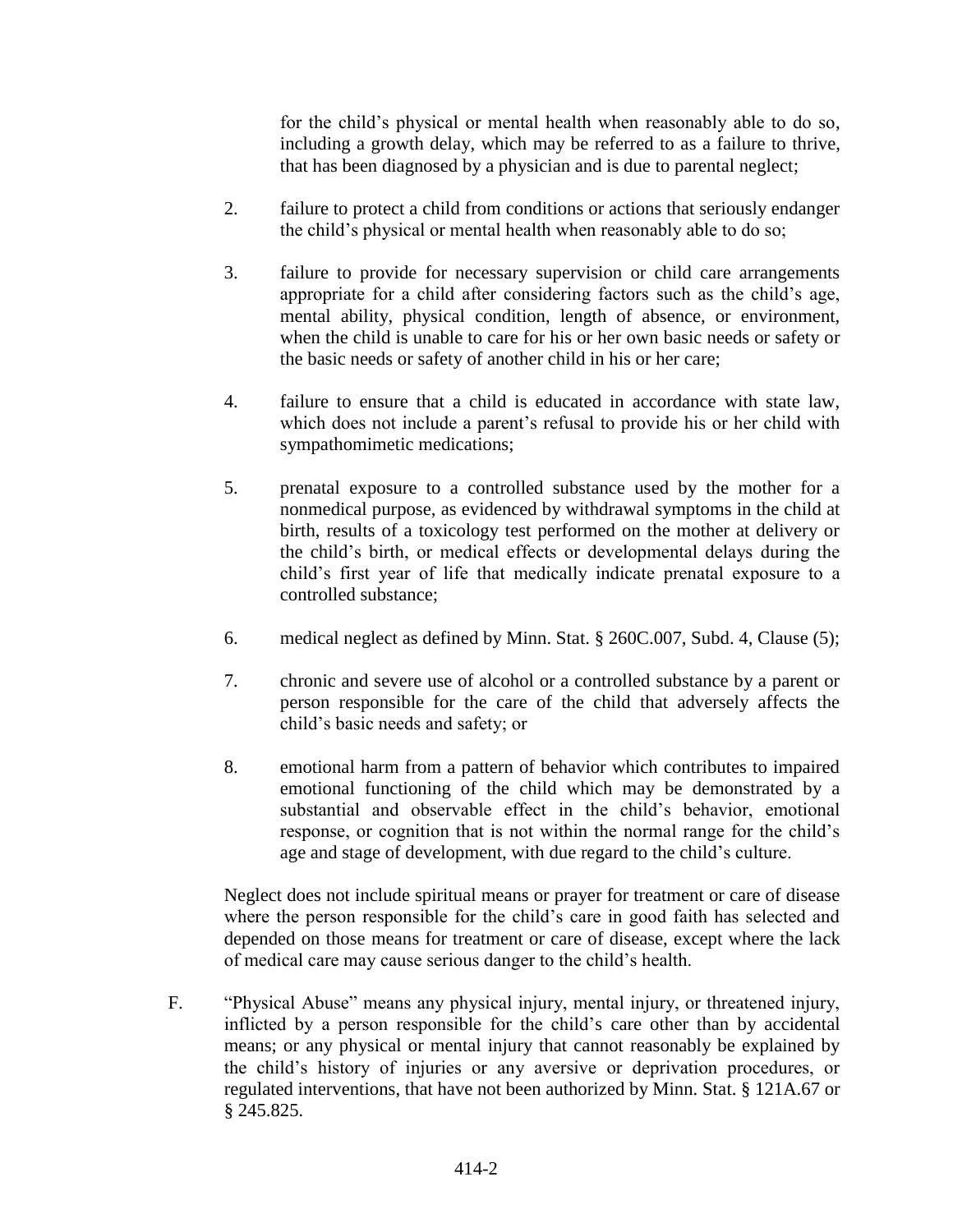Abuse does not include reasonable and moderate physical discipline of a child administered by a parent or legal guardian which does not result in an injury. Abuse does not include the use of reasonable force by a teacher, principal, or school employee as allowed by Minn. Stat. § 121A.582.

Actions which are not reasonable and moderate include, but are not limited to, any of the following that are done in anger or without regard to the safety of the child: (1) throwing, kicking, burning, biting, or cutting a child; (2) striking a child with a closed fist; (3) shaking a child under age three; (4) striking or other actions which result in any nonaccidental injury to a child under 18 months of age; (5) unreasonable interference with a child's breathing; (6) threatening a child with a weapon, as defined in Minn. Stat. § 609.02, Subd. 6; (7) striking a child under age one on the face or head; (8) purposely giving a child poison, alcohol, or dangerous, harmful, or controlled substances which were not prescribed for the child by a practitioner, in order to control or punish the child, or giving the child other substances that substantially affect the child's behavior, motor coordination, or judgment or that result in sickness or internal injury, or subject the child to medical procedures that would be unnecessary if the child were not exposed to the substances; (9) unreasonable physical confinement or restraint not permitted under Minn. Stat. § 609.379 including, but not limited to, tying, caging, or chaining; or (10) in a school facility or school zone, an act by a person responsible for the child's care that is a violation under Minn. Stat. § 121A.58.

- G. "School Personnel" means professional employee or professional's delegate of the school district who provides health, educational, social, psychological, law enforcement or child care services.
- H. "Sexual Abuse" means the subjection of a child by a person responsible for the child's care, by a person who has a significant relationship to the child (as defined in Minn. Stat. § 609.341, Subd. 15), or by a person in a position of authority (as defined in Minn. Stat. § 609.341, Subd. 10) to any act which constitutes a violation of Minnesota statutes prohibiting criminal sexual conduct. Such acts include sexual penetration as well as sexual contact. Sexual abuse also includes any act involving a minor which constitutes a violation of Minnesota statutes prohibiting prostitution, or use of a minor in a sexual performance. Sexual abuse includes threatened sexual abuse.
- I. "Mental Injury" means an injury to the psychological capacity or emotional stability of a child as evidenced by an observable or substantial impairment in the child's ability to function within a normal range of performance and behavior with due regard to the child's culture.
- J. "Person responsible for the child's care" means (1) an individual functioning within the family unit and having responsibilities for the care of the child such as a parent, guardian, or other person having similar care responsibilities, or (2) an individual functioning outside the family unit and having responsibilities for the care of the child such as a teacher, school administrator, other school employees or agents, or other lawful custodian of a child having either full-time or short-term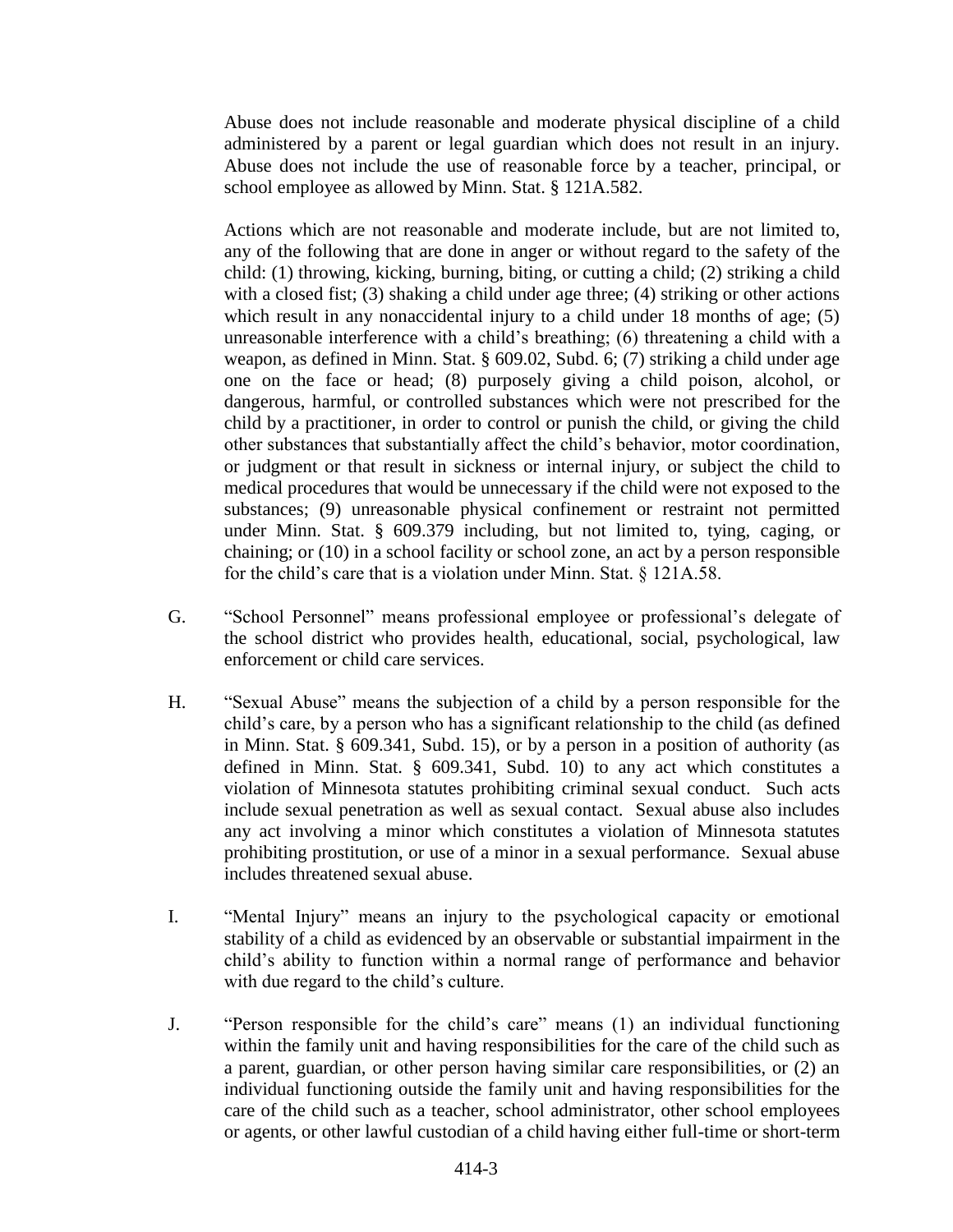care responsibilities including, but not limited to, day care, babysitting whether paid or unpaid, counseling, teaching, and coaching.

K. "Threatened injury" means a statement, overt act, condition, or status that represents a substantial risk of physical or sexual abuse or mental injury. Threatened injury includes, but is not limited to, exposing a child to a person responsible for the child's care who has subjected the child to, or failed to protect a child from, egregious harm, or a person whose parental rights were involuntarily terminated, been found palpably unfit, or one from whom legal and physical custody of a child has been involuntarily transferred to another.

# **IV. REPORTING PROCEDURES**

- A. A mandated reporter as defined herein shall immediately report the neglect or physical or sexual abuse, which he or she knows or has reason to believe is happening or has happened within the preceding three years to the local welfare agency, police department, county sheriff, or agency responsible for assisting or investigating maltreatment.
- B. If the immediate report has been made orally, by telephone or otherwise, the oral report shall be followed by a written report within 72 hours (exclusive of weekends and holidays) to the appropriate police department, the county sheriff, local welfare agency, or agency responsible for assisting or investigating maltreatment. The written report shall identify the child, any person believed to be responsible for the abuse or neglect of the child if the person is known, the nature and extent of the abuse or neglect and the name and address of the reporter.
- C. A mandated reporter who knows or has reason to know of the deprivation of parental rights or the kidnapping of a child shall report the information to the local police department or the county sheriff.
- D. A person mandated by Minnesota law and this policy to report who fails to report may be subject to criminal penalties and/or discipline, up to and including termination of employment.
- E. Submission of a good faith report under Minnesota law and this policy will not adversely affect the reporter's employment, or the child's access to school.
- F. Any person who knowingly or recklessly makes a false report under the provisions of applicable Minnesota law or this policy shall be liable in a civil suit for any actual damages suffered by the person or persons so reported and for any punitive damages set by the court or jury, and the reckless making of a false report may result in discipline. The court may also award attorney's fees.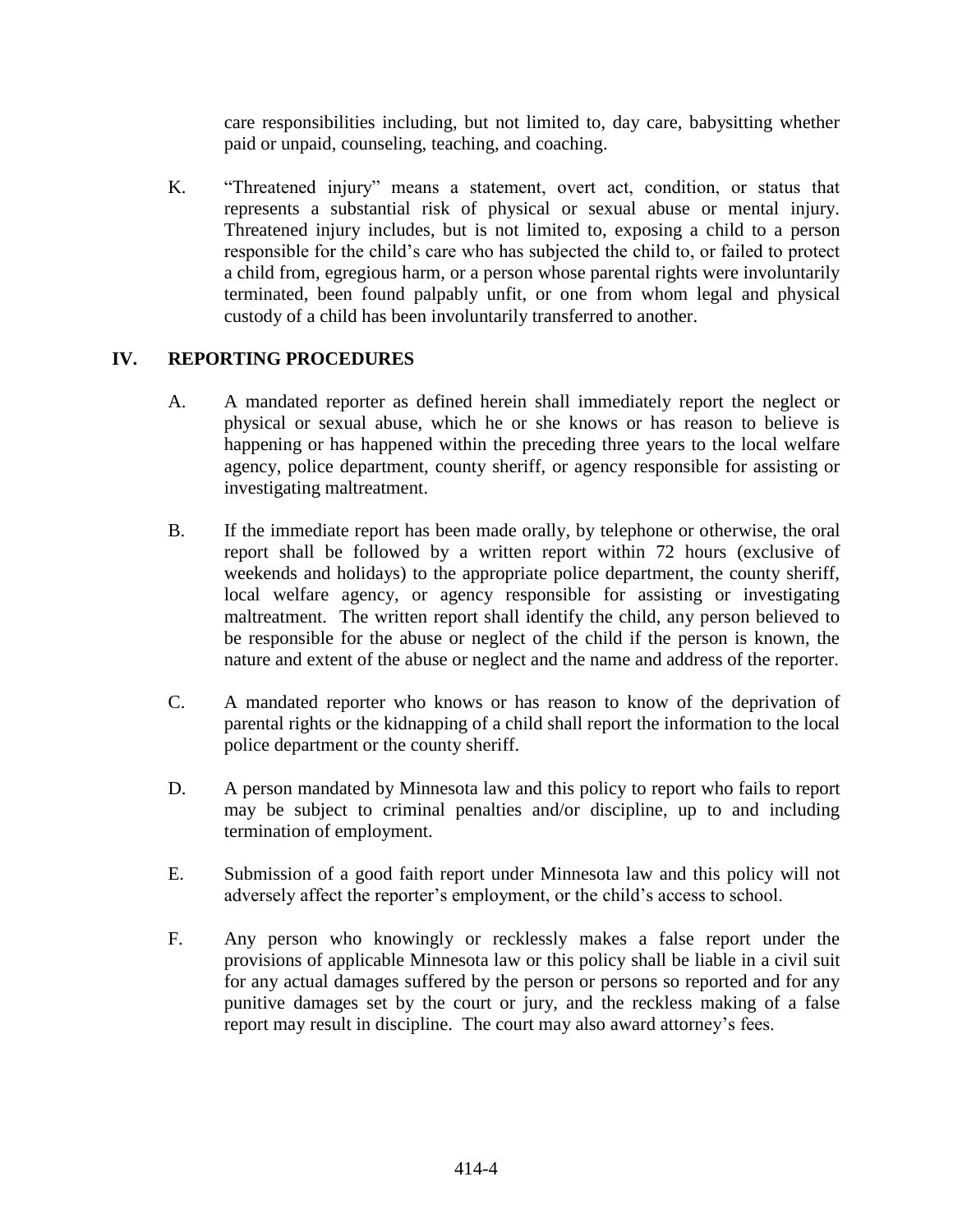## **V. INVESTIGATION**

- A. The responsibility for investigating reports of suspected neglect or physical or sexual abuse rests with the appropriate county, state, or local agency or agencies. The agency responsible for assessing or investigating reports of child maltreatment has the authority to interview the child, the person or persons responsible for the child's care, the alleged perpetrator, and any other person with knowledge of the abuse or neglect for the purpose of gathering the facts, assessing safety and risk to the child, and formulating a plan. The investigating agency may interview the child at school. The interview may take place outside the presence of a school official. The investigating agency, not the school, is responsible for either notifying or withholding notification of the interview to the parent, guardian or person responsible for the child's care. School officials may not disclose to the parent, legal custodian, or guardian the contents of the notification or any other related information regarding the interview until notified in writing by the local welfare or law enforcement agency that the investigation or assessment has been concluded.
- B. When the investigating agency determines that an interview should take place on school property, written notification of intent to interview the child on school property will be received by school officials prior to the interview. The notification shall include the name of the child to be interviewed, the purpose of the interview, and a reference to the statutory authority to conduct an interview on school property.
- C. Except where the alleged perpetrator is believed to be a school official or employee, the time and place, and manner of the interview on school premises shall be within the discretion of school officials, but the local welfare or law enforcement agency shall have the exclusive authority to determine who may attend the interview. The conditions as to time, place, and manner of the interview set by the school officials shall be reasonable and the interview shall be conducted not more than 24 hours after the receipt of the notification unless another time is considered necessary by agreement between the school officials and the local welfare or law enforcement agency. Every effort must be made to reduce the disruption of the educational program of the child, other students, or school employees when an interview is conducted on school premises.
- D. Where the alleged perpetrator is believed to be a school official or employee, the school district shall conduct its own investigation independent of MDE and, if involved, the local welfare or law enforcement agency.
- E. Upon request by MDE, the school district shall provide all requested data that are relevant to a report of maltreatment and are in the possession of a school facility, pursuant to an assessment or investigation of a maltreatment report of a student in school. The school district shall provide the requested data in accordance with the requirements of the Minnesota Government Data Practices Act, Minn. Stat. Ch. 13, and the Family Educational Rights and Privacy Act, 20 U.S.C. § 1232g.